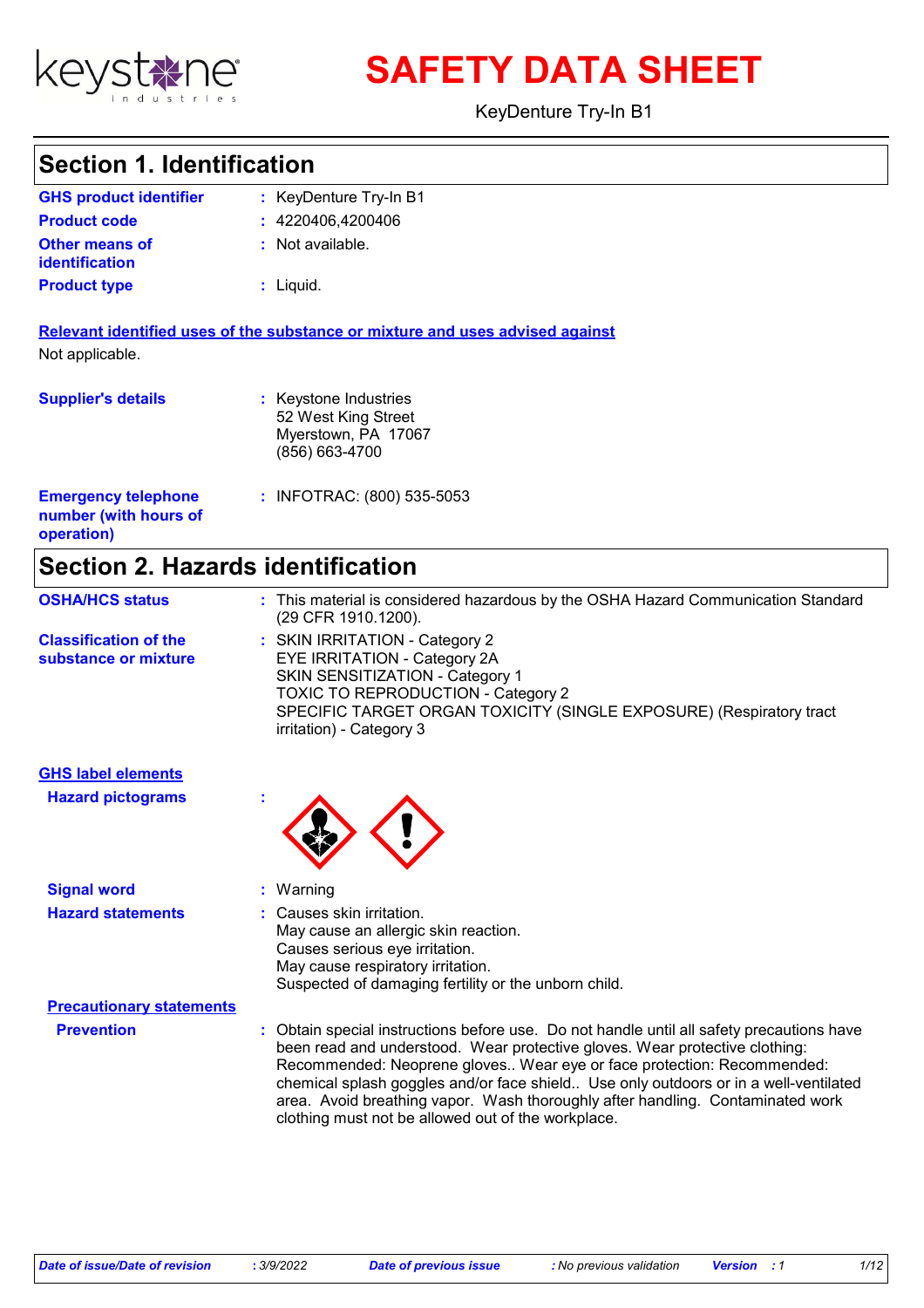## **Section 2. Hazards identification**

| <b>Response</b>                            | : IF exposed or concerned: Get medical advice or attention. IF INHALED: Remove<br>person to fresh air and keep comfortable for breathing. Call a POISON CENTER or<br>doctor if you feel unwell. Take off contaminated clothing and wash it before reuse.<br>Wash contaminated clothing before reuse. IF ON SKIN: Wash with plenty of water. If<br>skin irritation or rash occurs: Get medical advice or attention. IF IN EYES: Rinse<br>cautiously with water for several minutes. Remove contact lenses, if present and easy to<br>do. Continue rinsing. If eye irritation persists: Get medical advice or attention. |
|--------------------------------------------|------------------------------------------------------------------------------------------------------------------------------------------------------------------------------------------------------------------------------------------------------------------------------------------------------------------------------------------------------------------------------------------------------------------------------------------------------------------------------------------------------------------------------------------------------------------------------------------------------------------------|
| <b>Storage</b>                             | : Store locked up. Store in a well-ventilated place. Keep container tightly closed.                                                                                                                                                                                                                                                                                                                                                                                                                                                                                                                                    |
| <b>Disposal</b>                            | : Dispose of contents and container in accordance with all local, regional, national and<br>international regulations.                                                                                                                                                                                                                                                                                                                                                                                                                                                                                                 |
| <b>Hazards not otherwise</b><br>classified | $:$ None known.                                                                                                                                                                                                                                                                                                                                                                                                                                                                                                                                                                                                        |

# **Section 3. Composition/information on ingredients**

| Substance/mixture     | : Mixture        |
|-----------------------|------------------|
| <b>Other means of</b> | : Not available. |
| <i>identification</i> |                  |

#### **The specific chemical identity and exact concentration of the ingredient(s) listed below are being withheld as a trade secret.**

| <b>Ingredient name</b> | <b>CAS number</b> | <b>EC</b> number | %           |
|------------------------|-------------------|------------------|-------------|
| Methacrylate Monomer 1 |                   |                  | $≥25 - ≤50$ |
| Methacrylate Monomer 3 |                   |                  | ≥10 - ≤25   |
| Photo Initiator 1      |                   |                  | צ≥          |
| Methacrylate Monomer 2 |                   |                  | ≤0.3        |

Any concentration shown as a range is to protect confidentiality or is due to batch variation.

**There are no additional ingredients present which, within the current knowledge of the supplier and in the concentrations applicable, are classified as hazardous to health or the environment and hence require reporting in this section.**

**Occupational exposure limits, if available, are listed in Section 8.**

### **Section 4. First aid measures**

#### **Description of necessary first aid measures**

| <b>Eye contact</b>  | : Immediately flush eyes with plenty of water, occasionally lifting the upper and lower<br>eyelids. Check for and remove any contact lenses. Continue to rinse for at least 10<br>minutes. Get medical attention.                                                                                                                                                                                                                                                                                                                                                                                                                                                                                                                                                                                                                                                                                              |
|---------------------|----------------------------------------------------------------------------------------------------------------------------------------------------------------------------------------------------------------------------------------------------------------------------------------------------------------------------------------------------------------------------------------------------------------------------------------------------------------------------------------------------------------------------------------------------------------------------------------------------------------------------------------------------------------------------------------------------------------------------------------------------------------------------------------------------------------------------------------------------------------------------------------------------------------|
| <b>Inhalation</b>   | : Remove victim to fresh air and keep at rest in a position comfortable for breathing. If it<br>is suspected that fumes are still present, the rescuer should wear an appropriate mask<br>or self-contained breathing apparatus. If not breathing, if breathing is irregular or if<br>respiratory arrest occurs, provide artificial respiration or oxygen by trained personnel. It<br>may be dangerous to the person providing aid to give mouth-to-mouth resuscitation.<br>Get medical attention. If necessary, call a poison center or physician. If unconscious,<br>place in recovery position and get medical attention immediately. Maintain an open<br>airway. Loosen tight clothing such as a collar, tie, belt or waistband. In case of<br>inhalation of decomposition products in a fire, symptoms may be delayed. The exposed<br>person may need to be kept under medical surveillance for 48 hours. |
| <b>Skin contact</b> | : Wash with plenty of soap and water. Remove contaminated clothing and shoes. Wash<br>contaminated clothing thoroughly with water before removing it, or wear gloves.<br>Continue to rinse for at least 10 minutes. Get medical attention. In the event of any<br>complaints or symptoms, avoid further exposure. Wash clothing before reuse. Clean<br>shoes thoroughly before reuse.                                                                                                                                                                                                                                                                                                                                                                                                                                                                                                                          |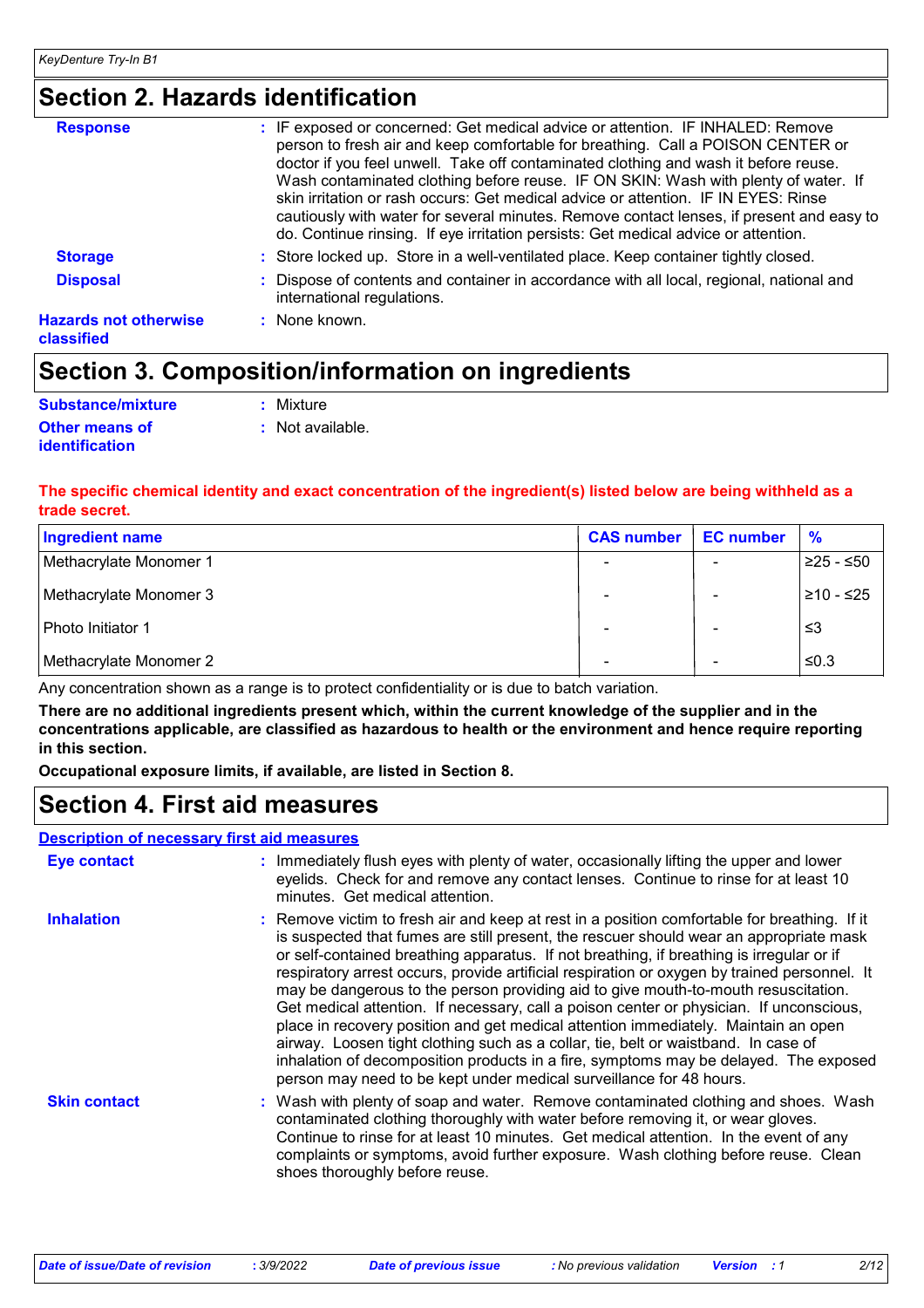# **Section 4. First aid measures**

| such as a collar, tie, belt or waistband. |
|-------------------------------------------|
|-------------------------------------------|

#### **Most important symptoms/effects, acute and delayed**

| <b>Potential acute health effects</b> |                                                                                                                                                                         |
|---------------------------------------|-------------------------------------------------------------------------------------------------------------------------------------------------------------------------|
| <b>Eye contact</b>                    | : Causes serious eye irritation.                                                                                                                                        |
| <b>Inhalation</b>                     | : May cause respiratory irritation.                                                                                                                                     |
| <b>Skin contact</b>                   | : Causes skin irritation. May cause an allergic skin reaction.                                                                                                          |
| <b>Ingestion</b>                      | : No known significant effects or critical hazards.                                                                                                                     |
| <b>Over-exposure signs/symptoms</b>   |                                                                                                                                                                         |
| <b>Eye contact</b>                    | : Adverse symptoms may include the following:<br>pain or irritation<br>watering<br>redness                                                                              |
| <b>Inhalation</b>                     | : Adverse symptoms may include the following:<br>respiratory tract irritation<br>coughing<br>reduced fetal weight<br>increase in fetal deaths<br>skeletal malformations |
| <b>Skin contact</b>                   | : Adverse symptoms may include the following:<br>irritation<br>redness<br>reduced fetal weight<br>increase in fetal deaths<br>skeletal malformations                    |
| <b>Ingestion</b>                      | : Adverse symptoms may include the following:<br>reduced fetal weight<br>increase in fetal deaths<br>skeletal malformations                                             |

| <b>Notes to physician</b>         | : In case of inhalation of decomposition products in a fire, symptoms may be delayed.<br>The exposed person may need to be kept under medical surveillance for 48 hours.                                                                                                                                                                                                                                        |
|-----------------------------------|-----------------------------------------------------------------------------------------------------------------------------------------------------------------------------------------------------------------------------------------------------------------------------------------------------------------------------------------------------------------------------------------------------------------|
| <b>Specific treatments</b>        | : No specific treatment.                                                                                                                                                                                                                                                                                                                                                                                        |
| <b>Protection of first-aiders</b> | : No action shall be taken involving any personal risk or without suitable training. If it is<br>suspected that fumes are still present, the rescuer should wear an appropriate mask or<br>self-contained breathing apparatus. It may be dangerous to the person providing aid to<br>give mouth-to-mouth resuscitation. Wash contaminated clothing thoroughly with water<br>before removing it, or wear gloves. |

**See toxicological information (Section 11)**

# **Section 5. Fire-fighting measures**

| <b>Extinguishing media</b>             |                                                                 |
|----------------------------------------|-----------------------------------------------------------------|
| <b>Suitable extinguishing</b><br>media | : Use an extinguishing agent suitable for the surrounding fire. |
| Unsuitable extinguishing<br>media      | None known.                                                     |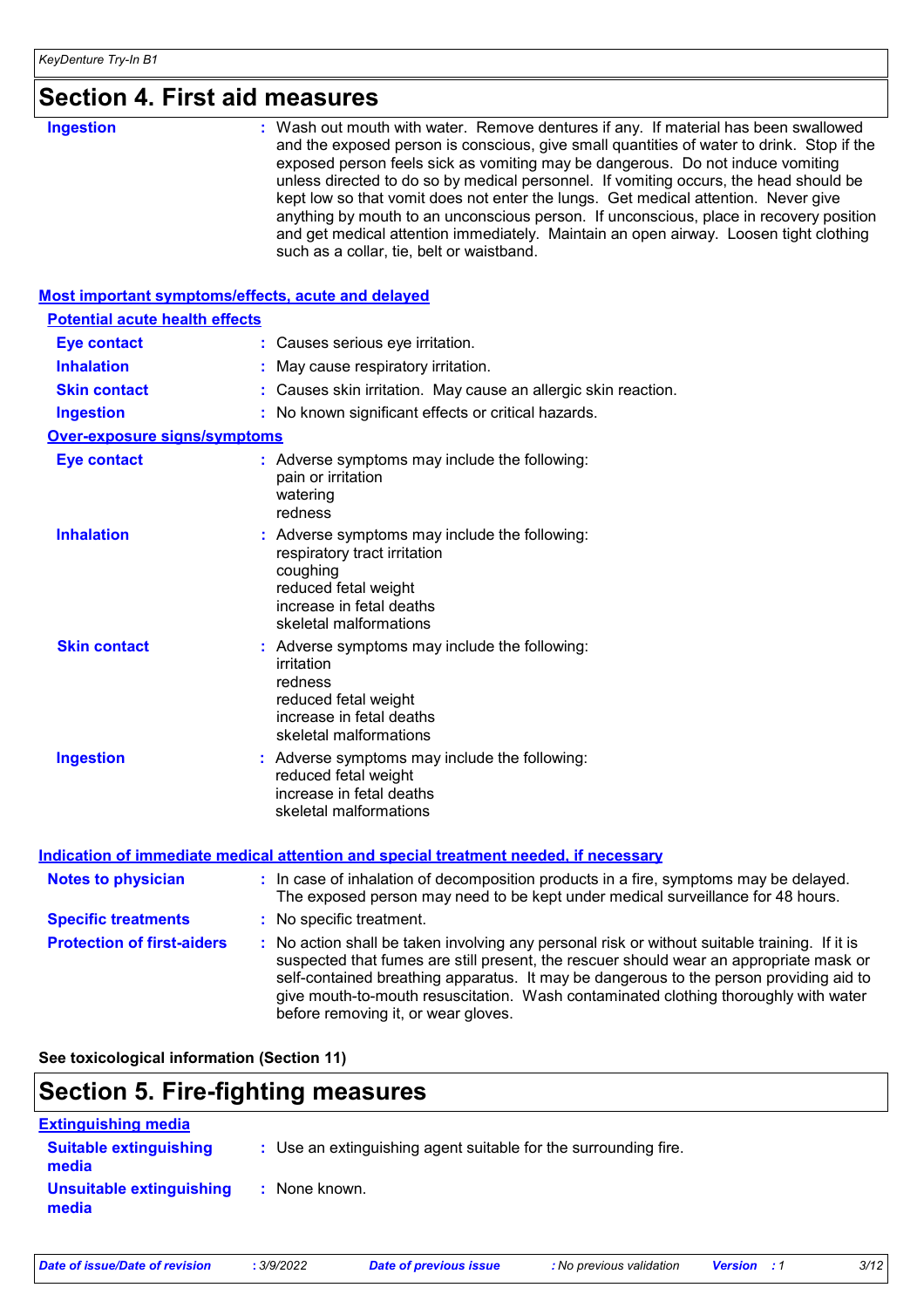## **Section 5. Fire-fighting measures**

| <b>Specific hazards arising</b><br>from the chemical     | : In a fire or if heated, a pressure increase will occur and the container may burst.                                                                                                               |
|----------------------------------------------------------|-----------------------------------------------------------------------------------------------------------------------------------------------------------------------------------------------------|
| <b>Hazardous thermal</b><br>decomposition products       | Decomposition products may include the following materials:<br>carbon dioxide<br>carbon monoxide<br>nitrogen oxides<br>phosphorus oxides                                                            |
| <b>Special protective actions</b><br>for fire-fighters   | : Promptly isolate the scene by removing all persons from the vicinity of the incident if<br>there is a fire. No action shall be taken involving any personal risk or without suitable<br>training. |
| <b>Special protective</b><br>equipment for fire-fighters | Fire-fighters should wear appropriate protective equipment and self-contained breathing<br>apparatus (SCBA) with a full face-piece operated in positive pressure mode.                              |

### **Section 6. Accidental release measures**

#### **Personal precautions, protective equipment and emergency procedures**

| For non-emergency<br>personnel   | : No action shall be taken involving any personal risk or without suitable training.<br>Evacuate surrounding areas. Keep unnecessary and unprotected personnel from<br>entering. Do not touch or walk through spilled material. Avoid breathing vapor or mist.<br>Provide adequate ventilation. Wear appropriate respirator when ventilation is<br>inadequate. Put on appropriate personal protective equipment. |
|----------------------------------|------------------------------------------------------------------------------------------------------------------------------------------------------------------------------------------------------------------------------------------------------------------------------------------------------------------------------------------------------------------------------------------------------------------|
| For emergency responders         | : If specialized clothing is required to deal with the spillage, take note of any information in<br>Section 8 on suitable and unsuitable materials. See also the information in "For non-<br>emergency personnel".                                                                                                                                                                                               |
| <b>Environmental precautions</b> | : Avoid dispersal of spilled material and runoff and contact with soil, waterways, drains<br>and sewers. Inform the relevant authorities if the product has caused environmental<br>pollution (sewers, waterways, soil or air).                                                                                                                                                                                  |

#### **Methods and materials for containment and cleaning up**

| <b>Small spill</b> | : Stop leak if without risk. Move containers from spill area. Dilute with water and mop up<br>if water-soluble. Alternatively, or if water-insoluble, absorb with an inert dry material and<br>place in an appropriate waste disposal container. Dispose of via a licensed waste<br>disposal contractor.                                                                                                                                                                                                                                                                                                                                                                                                     |
|--------------------|--------------------------------------------------------------------------------------------------------------------------------------------------------------------------------------------------------------------------------------------------------------------------------------------------------------------------------------------------------------------------------------------------------------------------------------------------------------------------------------------------------------------------------------------------------------------------------------------------------------------------------------------------------------------------------------------------------------|
| Large spill        | : Stop leak if without risk. Move containers from spill area. Approach release from<br>upwind. Prevent entry into sewers, water courses, basements or confined areas. Wash<br>spillages into an effluent treatment plant or proceed as follows. Contain and collect<br>spillage with non-combustible, absorbent material e.g. sand, earth, vermiculite or<br>diatomaceous earth and place in container for disposal according to local regulations<br>(see Section 13). Dispose of via a licensed waste disposal contractor. Contaminated<br>absorbent material may pose the same hazard as the spilled product. Note: see<br>Section 1 for emergency contact information and Section 13 for waste disposal. |

### **Section 7. Handling and storage**

### **Precautions for safe handling**

**Protective measures** : Put on appropriate personal protective equipment (see Section 8). Persons with a **Protestion** history of skin sensitization problems should not be employed in any process in which this product is used. Avoid exposure - obtain special instructions before use. Avoid exposure during pregnancy. Do not handle until all safety precautions have been read and understood. Do not get in eyes or on skin or clothing. Do not ingest. Avoid breathing vapor or mist. Use only with adequate ventilation. Wear appropriate respirator when ventilation is inadequate. Keep in the original container or an approved alternative made from a compatible material, kept tightly closed when not in use. Empty containers retain product residue and can be hazardous. Do not reuse container.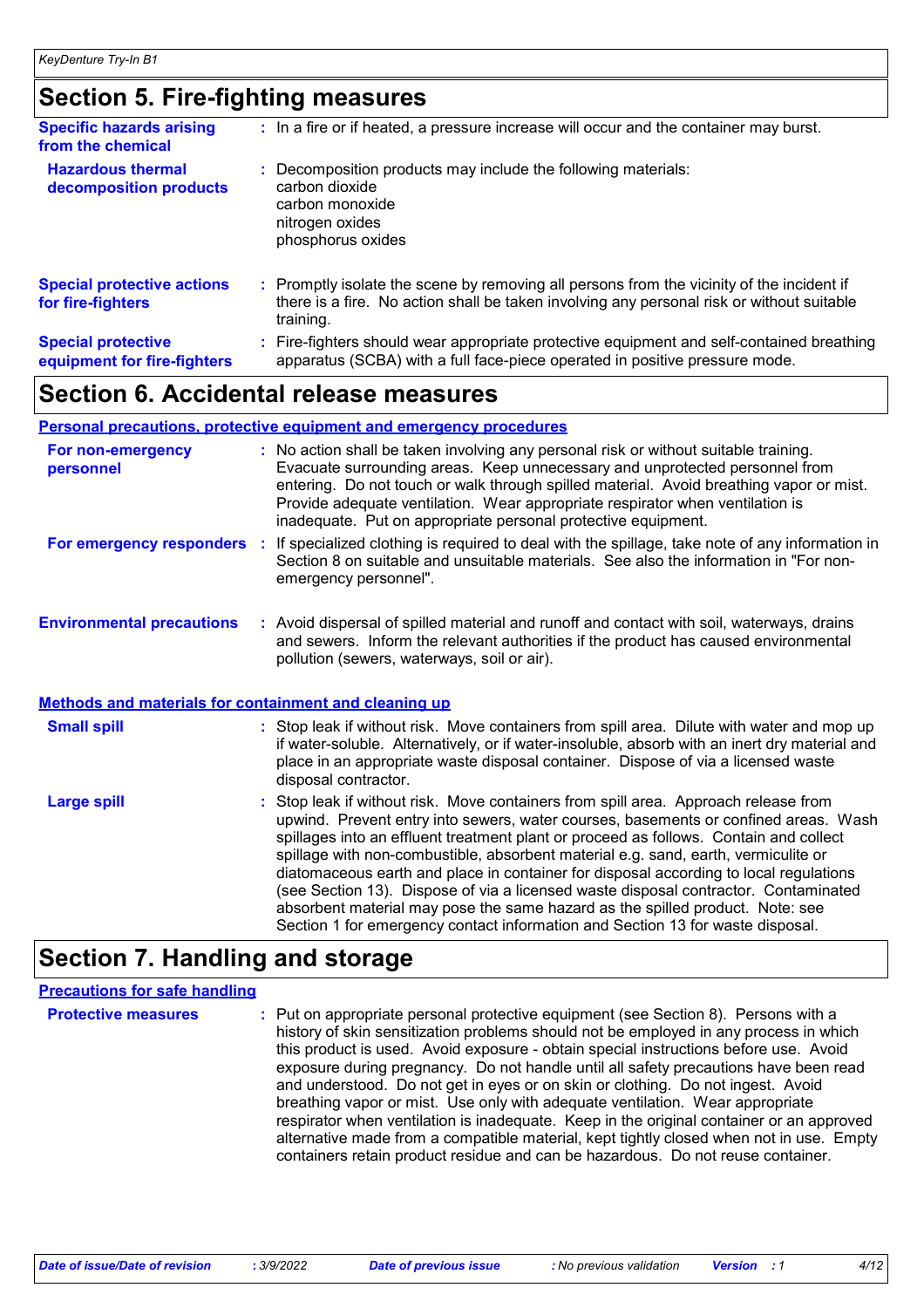# **Section 7. Handling and storage**

| <b>Advice on general</b><br>occupational hygiene                                 | : Eating, drinking and smoking should be prohibited in areas where this material is<br>handled, stored and processed. Workers should wash hands and face before eating,<br>drinking and smoking. Remove contaminated clothing and protective equipment before<br>entering eating areas. See also Section 8 for additional information on hygiene<br>measures.                                                                                                                                                                                                                                                                                                                                 |
|----------------------------------------------------------------------------------|-----------------------------------------------------------------------------------------------------------------------------------------------------------------------------------------------------------------------------------------------------------------------------------------------------------------------------------------------------------------------------------------------------------------------------------------------------------------------------------------------------------------------------------------------------------------------------------------------------------------------------------------------------------------------------------------------|
| <b>Conditions for safe storage,</b><br>including any<br><b>incompatibilities</b> | Do not store above the following temperature: $38^{\circ}$ C (100.4 $^{\circ}$ F). Store in accordance with<br>÷.<br>local regulations. Store in original container protected from direct sunlight in a dry, cool<br>and well-ventilated area, away from incompatible materials (see Section 10) and food<br>and drink. Store locked up. Keep container tightly closed and sealed until ready for use.<br>Containers that have been opened must be carefully resealed and kept upright to<br>prevent leakage. Do not store in unlabeled containers. Use appropriate containment to<br>avoid environmental contamination. See Section 10 for incompatible materials before<br>handling or use. |

## **Section 8. Exposure controls/personal protection**

#### **Control parameters**

#### **Occupational exposure limits**

| <b>Ingredient name</b>    | <b>Exposure limits</b> |
|---------------------------|------------------------|
| Methacrylate Monomer 1    | None.                  |
| l Methacrvlate Monomer 3_ | None.                  |
| l Photo Initiator 1       | None.                  |
| l Methacrvlate Monomer 2  | None.                  |

| <b>Appropriate engineering</b><br>controls       | : Use only with adequate ventilation. If user operations generate dust, fumes, gas, vapor<br>or mist, use process enclosures, local exhaust ventilation or other engineering controls<br>to keep worker exposure to airborne contaminants below any recommended or statutory<br>limits.                                         |
|--------------------------------------------------|---------------------------------------------------------------------------------------------------------------------------------------------------------------------------------------------------------------------------------------------------------------------------------------------------------------------------------|
| <b>Environmental exposure</b><br><b>controls</b> | : Emissions from ventilation or work process equipment should be checked to ensure<br>they comply with the requirements of environmental protection legislation. In some<br>cases, fume scrubbers, filters or engineering modifications to the process equipment<br>will be necessary to reduce emissions to acceptable levels. |

| <b>Individual protection measures</b> |                                                                                                                                                                                                                                                                                                                                                                                                                                                                                                                                                                                                                        |
|---------------------------------------|------------------------------------------------------------------------------------------------------------------------------------------------------------------------------------------------------------------------------------------------------------------------------------------------------------------------------------------------------------------------------------------------------------------------------------------------------------------------------------------------------------------------------------------------------------------------------------------------------------------------|
| <b>Hygiene measures</b>               | : Wash hands, forearms and face thoroughly after handling chemical products, before<br>eating, smoking and using the lavatory and at the end of the working period.<br>Appropriate techniques should be used to remove potentially contaminated clothing.<br>Contaminated work clothing should not be allowed out of the workplace. Wash<br>contaminated clothing before reusing. Ensure that eyewash stations and safety<br>showers are close to the workstation location.                                                                                                                                            |
| <b>Eye/face protection</b>            | : Safety eyewear complying with an approved standard should be used when a risk<br>assessment indicates this is necessary to avoid exposure to liquid splashes, mists,<br>gases or dusts. If contact is possible, the following protection should be worn, unless<br>the assessment indicates a higher degree of protection: chemical splash goggles.<br>Recommended: chemical splash goggles and/or face shield.                                                                                                                                                                                                      |
| <b>Skin protection</b>                |                                                                                                                                                                                                                                                                                                                                                                                                                                                                                                                                                                                                                        |
| <b>Hand protection</b>                | : Chemical-resistant, impervious gloves complying with an approved standard should be<br>worn at all times when handling chemical products if a risk assessment indicates this is<br>necessary. Considering the parameters specified by the glove manufacturer, check<br>during use that the gloves are still retaining their protective properties. It should be<br>noted that the time to breakthrough for any glove material may be different for different<br>glove manufacturers. In the case of mixtures, consisting of several substances, the<br>protection time of the gloves cannot be accurately estimated. |
| <b>Body protection</b>                | : Personal protective equipment for the body should be selected based on the task being<br>performed and the risks involved and should be approved by a specialist before<br>handling this product. Recommended: Neoprene gloves.                                                                                                                                                                                                                                                                                                                                                                                      |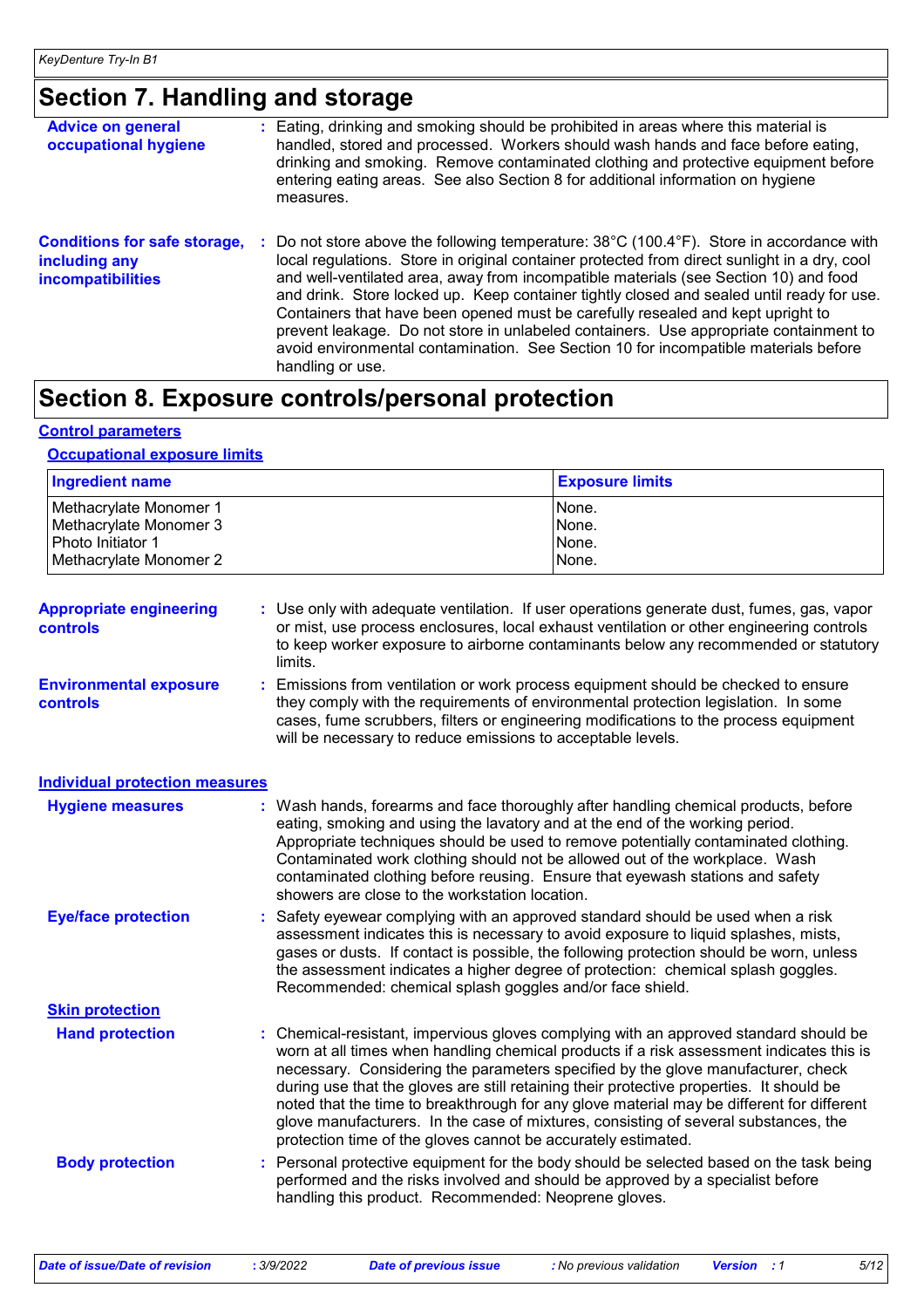# **Section 8. Exposure controls/personal protection**

| <b>Other skin protection</b>  | : Appropriate footwear and any additional skin protection measures should be selected<br>based on the task being performed and the risks involved and should be approved by a<br>specialist before handling this product.                                                           |
|-------------------------------|-------------------------------------------------------------------------------------------------------------------------------------------------------------------------------------------------------------------------------------------------------------------------------------|
| <b>Respiratory protection</b> | : Based on the hazard and potential for exposure, select a respirator that meets the<br>appropriate standard or certification. Respirators must be used according to a<br>respiratory protection program to ensure proper fitting, training, and other important<br>aspects of use. |

### **Section 9. Physical and chemical properties and safety characteristics**

The conditions of measurement of all properties are at standard temperature and pressure unless otherwise indicated.

| <b>Appearance</b>                                                 |                                                                                                                                                          |
|-------------------------------------------------------------------|----------------------------------------------------------------------------------------------------------------------------------------------------------|
| <b>Physical state</b>                                             | : Liquid. [Liquid.]                                                                                                                                      |
| <b>Color</b>                                                      | : Not available.                                                                                                                                         |
| Odor                                                              | Not available.                                                                                                                                           |
| <b>Odor threshold</b>                                             | : Not available.                                                                                                                                         |
| pH                                                                | Not available.                                                                                                                                           |
| <b>Melting point/freezing point</b>                               | : Not available.                                                                                                                                         |
| <b>Boiling point, initial boiling</b><br>point, and boiling range | : >100°C (>212°F)                                                                                                                                        |
| <b>Flash point</b>                                                | : Closed cup: >100°C (>212°F) [Setaflash]                                                                                                                |
| <b>Evaporation rate</b>                                           | : Not available.                                                                                                                                         |
| <b>Flammability</b>                                               | : Not available.                                                                                                                                         |
| Lower and upper explosion<br>limit/flammability limit             | : Not available.                                                                                                                                         |
| <b>Vapor pressure</b>                                             | : Not applicable.                                                                                                                                        |
| <b>Relative vapor density</b>                                     | : Not available.                                                                                                                                         |
| <b>Relative density</b>                                           | : 1.09                                                                                                                                                   |
| <b>Solubility</b>                                                 | : Soluble in the following materials: methanol, diethyl ether, n-octanol and acetone.<br>Insoluble in the following materials: cold water and hot water. |
| <b>Solubility in water</b>                                        | : Not available.                                                                                                                                         |
| <b>Partition coefficient: n-</b><br>octanol/water                 | : Not applicable.                                                                                                                                        |
| <b>Auto-ignition temperature</b>                                  | : Not applicable.                                                                                                                                        |
| <b>Decomposition temperature</b>                                  | : Not available.                                                                                                                                         |
| <b>Viscosity</b>                                                  | : Dynamic: $350$ mPa $\cdot$ s ( $350$ cP)                                                                                                               |
| Flow time (ISO 2431)                                              | : Not available.                                                                                                                                         |
| <b>Particle characteristics</b>                                   |                                                                                                                                                          |
| <b>Median particle size</b>                                       | : Not applicable.                                                                                                                                        |

# **Section 10. Stability and reactivity**

| Date of issue/Date of revision               | : 3/9/2022                                                                                   | <b>Date of previous issue</b>                                                                                           | : No previous validation | <b>Version</b> : 1 | 6/12 |  |  |
|----------------------------------------------|----------------------------------------------------------------------------------------------|-------------------------------------------------------------------------------------------------------------------------|--------------------------|--------------------|------|--|--|
| <b>Conditions to avoid</b>                   |                                                                                              | : Storage > 38 °C (100 °F), exposure to light, loss of dissolved air, and contamination<br>with incompatible materials. |                          |                    |      |  |  |
| <b>Possibility of hazardous</b><br>reactions |                                                                                              | : Hazardous reactions or instability may occur under certain conditions of storage or use.                              |                          |                    |      |  |  |
| <b>Chemical stability</b>                    |                                                                                              | : The product is stable.                                                                                                |                          |                    |      |  |  |
| <b>Reactivity</b>                            | : No specific test data related to reactivity available for this product or its ingredients. |                                                                                                                         |                          |                    |      |  |  |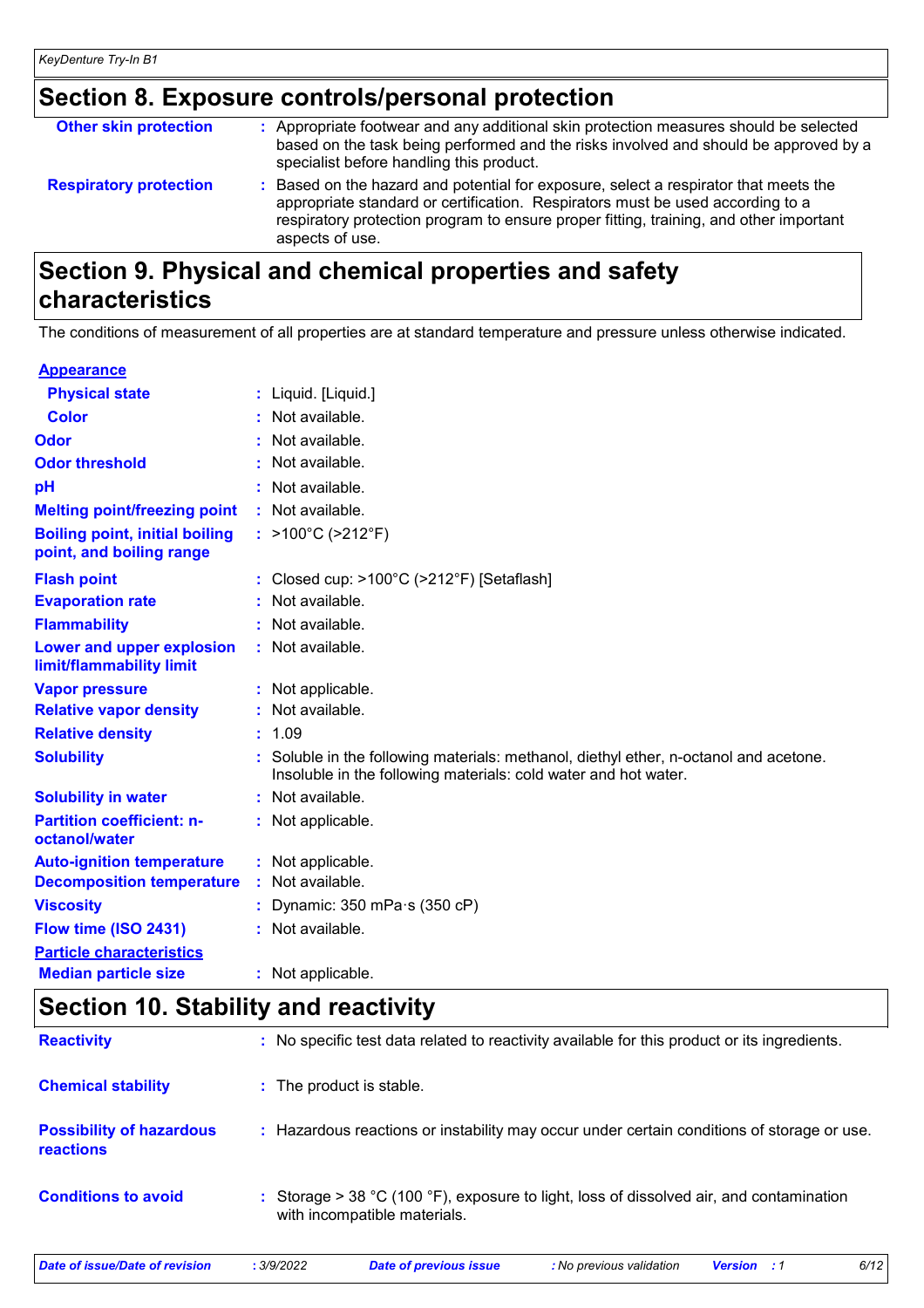## **Section 10. Stability and reactivity**

| Incompatible materials                     | : Polymerization initiators, including peroxides, strong oxidizing agents, alcohols, copper,<br>copper alloys, carbon steel, iron, rust, and strong bases. |
|--------------------------------------------|------------------------------------------------------------------------------------------------------------------------------------------------------------|
| <b>Hazardous decomposition</b><br>products | : Under normal conditions of storage and use, hazardous decomposition products should<br>not be produced.                                                  |

## **Section 11. Toxicological information**

#### **Information on toxicological effects**

#### **Acute toxicity**

| <b>Product/ingredient name</b> | <b>Result</b> | <b>Species</b> | <b>Dose</b> | <b>Exposure</b> |
|--------------------------------|---------------|----------------|-------------|-----------------|
| Methacrylate Monomer 2         | LD50 Oral     | Rat            | 5050 mg/kg  |                 |

#### **Irritation/Corrosion**

Not available.

#### **Sensitization**

Not available.

#### **Mutagenicity**

Not available.

#### **Carcinogenicity**

Not available.

#### **Reproductive toxicity**

Not available.

#### **Teratogenicity**

Not available.

#### **Specific target organ toxicity (single exposure)**

| <b>Product/ingredient name</b> | <b>Category</b> | <b>Route of</b><br><b>exposure</b> | <b>Target organs</b>                      |
|--------------------------------|-----------------|------------------------------------|-------------------------------------------|
| Methacrylate Monomer 3         | Category 3      |                                    | l Respiratory tract<br><b>lirritation</b> |

#### **Specific target organ toxicity (repeated exposure)** Not available.

#### **Aspiration hazard**

Not available.

**Information on the likely** 

### **routes of exposure**

**:** Not available.

#### **Potential acute health effects**

| <b>Eye contact</b>  | : Causes serious eye irritation.                               |
|---------------------|----------------------------------------------------------------|
| <b>Inhalation</b>   | : May cause respiratory irritation.                            |
| <b>Skin contact</b> | : Causes skin irritation. May cause an allergic skin reaction. |
| <b>Ingestion</b>    | : No known significant effects or critical hazards.            |

#### **Symptoms related to the physical, chemical and toxicological characteristics**

| Eye contact | : Adverse symptoms may include the following:<br>pain or irritation<br>watering<br>redness |
|-------------|--------------------------------------------------------------------------------------------|
|             |                                                                                            |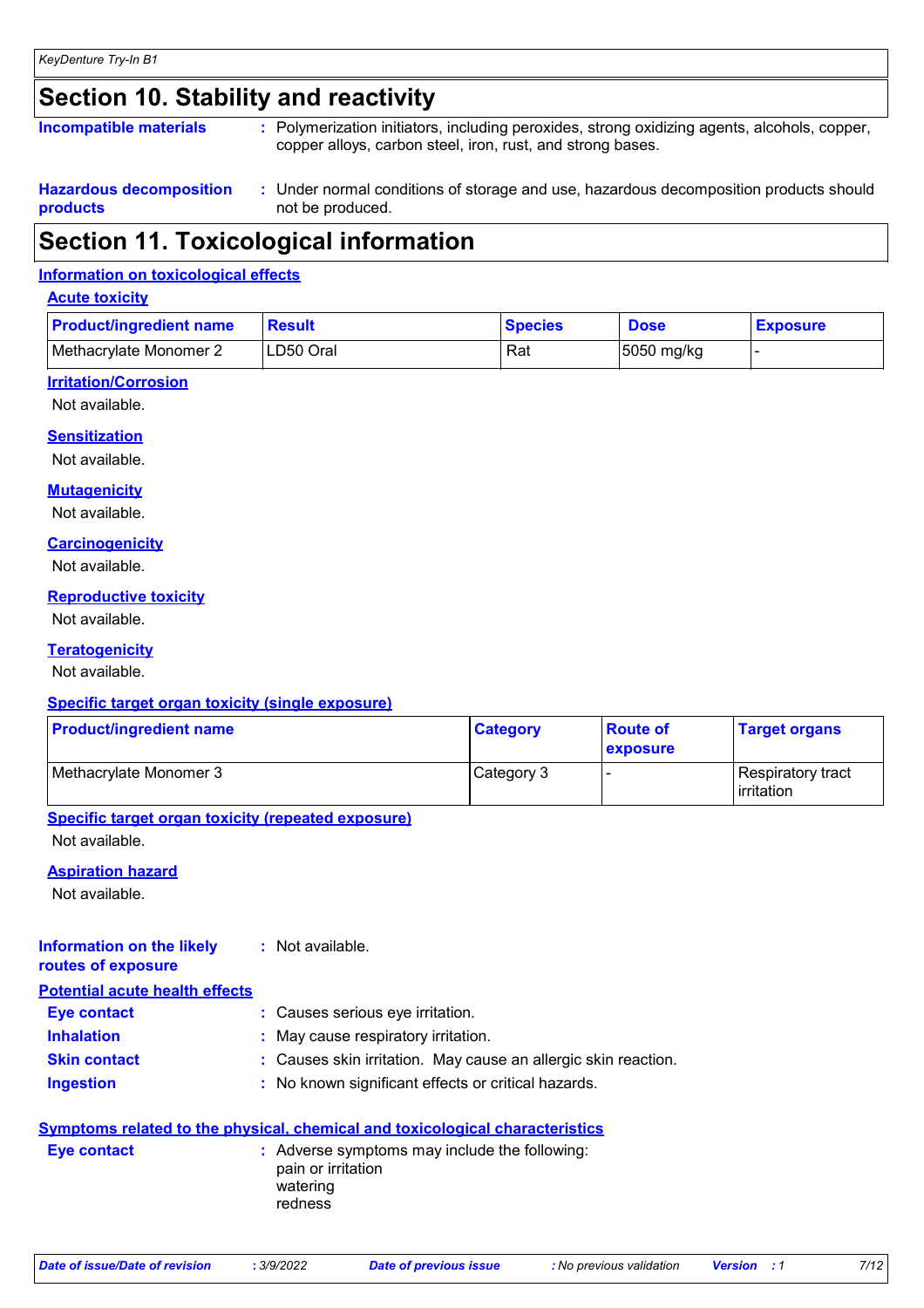# **Section 11. Toxicological information**

| <b>Inhalation</b>   | : Adverse symptoms may include the following:<br>respiratory tract irritation<br>coughing<br>reduced fetal weight<br>increase in fetal deaths<br>skeletal malformations |
|---------------------|-------------------------------------------------------------------------------------------------------------------------------------------------------------------------|
| <b>Skin contact</b> | : Adverse symptoms may include the following:<br>irritation<br>redness<br>reduced fetal weight<br>increase in fetal deaths<br>skeletal malformations                    |
| <b>Ingestion</b>    | : Adverse symptoms may include the following:<br>reduced fetal weight<br>increase in fetal deaths<br>skeletal malformations                                             |

|                                              | Delayed and immediate effects and also chronic effects from short and long term exposure                 |
|----------------------------------------------|----------------------------------------------------------------------------------------------------------|
| <b>Short term exposure</b>                   |                                                                                                          |
| <b>Potential immediate</b><br><b>effects</b> | : Not available.                                                                                         |
| <b>Potential delayed effects</b>             | : Not available.                                                                                         |
| Long term exposure                           |                                                                                                          |
| <b>Potential immediate</b><br><b>effects</b> | : Not available.                                                                                         |
| <b>Potential delayed effects</b>             | : Not available.                                                                                         |
| <b>Potential chronic health effects</b>      |                                                                                                          |
| Not available.                               |                                                                                                          |
| <b>General</b>                               | : Once sensitized, a severe allergic reaction may occur when subsequently exposed to<br>very low levels. |
| <b>Carcinogenicity</b>                       | : No known significant effects or critical hazards.                                                      |
| <b>Mutagenicity</b>                          | : No known significant effects or critical hazards.                                                      |
| <b>Reproductive toxicity</b>                 | : Suspected of damaging fertility or the unborn child.                                                   |

### **Numerical measures of toxicity**

| <b>Acute toxicity estimates</b> |                  |                          |                                           |                              |                                               |
|---------------------------------|------------------|--------------------------|-------------------------------------------|------------------------------|-----------------------------------------------|
| <b>Product/ingredient name</b>  | Oral (mg/<br>kg) | <b>Dermal</b><br>(mg/kg) | Inhalation Inhalation<br>(gases)<br>(ppm) | (vapors)<br>$\mathsf{mgl}()$ | <b>Inhalation</b><br>dusts and<br>mists) (mg/ |
| Methacrylate Monomer 2          | 5050             | N/A                      | IN/A                                      | N/A                          | N/A                                           |

# **Section 12. Ecological information**

### **Toxicity**

| <b>Product/ingredient name</b> | <b>Result</b>                      | <b>Species</b>                                                               | <b>Exposure</b> |
|--------------------------------|------------------------------------|------------------------------------------------------------------------------|-----------------|
| Methacrylate Monomer 2         | Acute LC50 227000 µg/l Fresh water | Fish - Pimephales promelas -<br>Juvenile (Fledgling, Hatchling,<br>Weanling) | 96 hours        |

#### **Persistence and degradability**

Not available.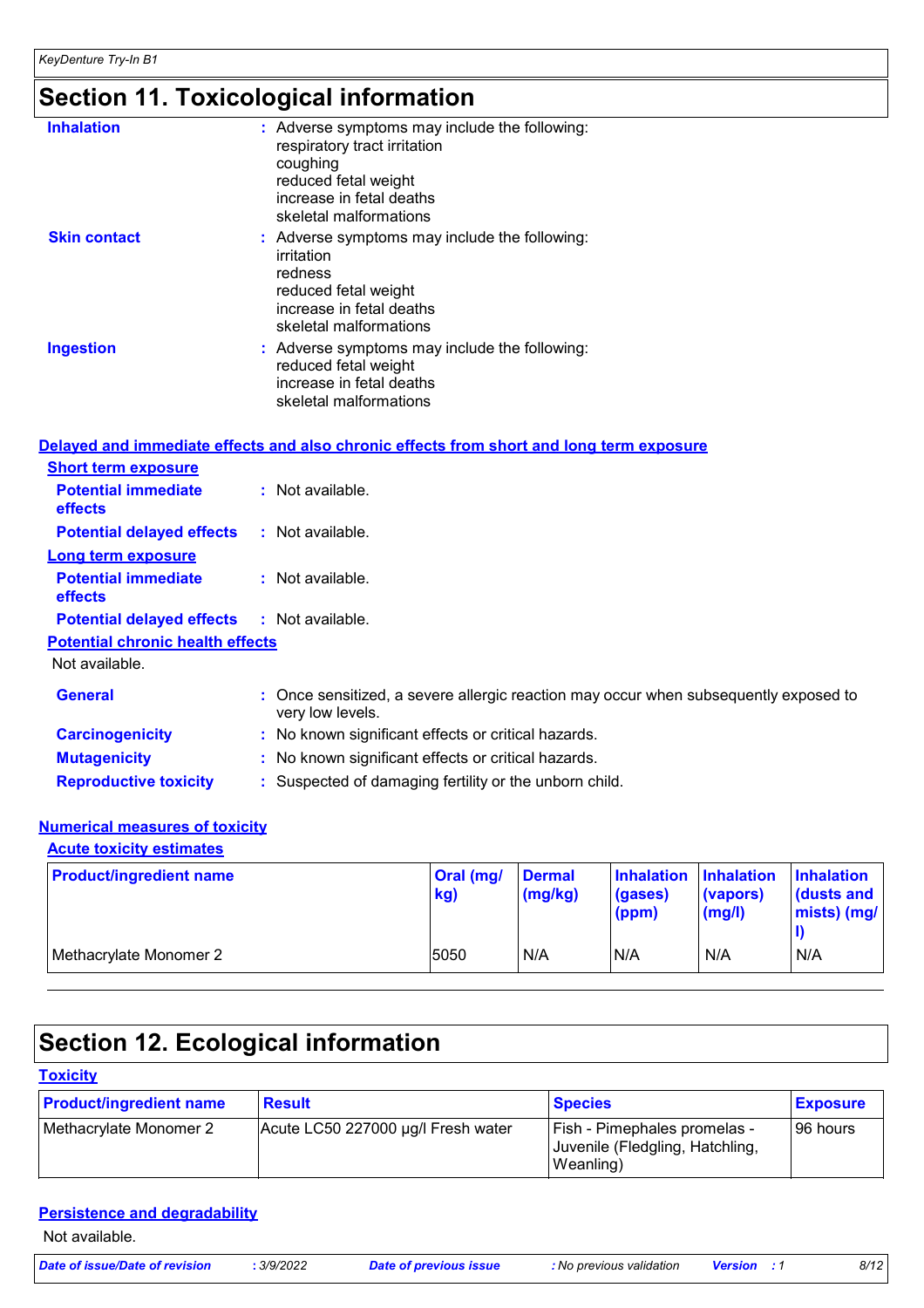# **Section 12. Ecological information**

#### **Bioaccumulative potential**

| <b>Product/ingredient name</b>                | $LoaPow$ | <b>BCF</b> | <b>Potential</b> |
|-----------------------------------------------|----------|------------|------------------|
| Methacrylate Monomer 3<br>l Photo Initiator 1 | 5.09     | 53 to 72   | high<br>low      |
| Methacrylate Monomer 2                        | 0.42     |            | low              |

#### **Mobility in soil**

**Soil/water partition coefficient (KOC) :** Not available.

**Other adverse effects** : No known significant effects or critical hazards.

### **Section 13. Disposal considerations**

The generation of waste should be avoided or minimized wherever possible. Disposal of this product, solutions and any by-products should at all times comply with the requirements of environmental protection and waste disposal legislation and any regional local authority requirements. Dispose of surplus and non-recyclable products via a licensed waste disposal contractor. Waste should not be disposed of untreated to the sewer unless fully compliant with the requirements of all authorities with jurisdiction. Waste packaging should be recycled. Incineration or landfill should only be considered when recycling is not feasible. This material and its container must be disposed of in a safe way. Care should be taken when handling emptied containers that have not been cleaned or rinsed out. Empty containers or liners may retain some product residues. Avoid dispersal of spilled material and runoff and contact with soil, waterways, drains and sewers. **Disposal methods :**

### **Section 14. Transport information**

|                                      | <b>DOT</b><br><b>Classification</b> | <b>TDG</b><br><b>Classification</b> | <b>Mexico</b><br><b>Classification</b> | <b>IMDG</b>    | <b>IATA</b>              |
|--------------------------------------|-------------------------------------|-------------------------------------|----------------------------------------|----------------|--------------------------|
| <b>UN number</b>                     | Not regulated.                      | Not regulated.                      | Not regulated.                         | Not regulated. | Not regulated.           |
| <b>UN proper</b><br>shipping name    |                                     | $\blacksquare$                      |                                        |                |                          |
| <b>Transport</b><br>hazard class(es) | ۰                                   | $\blacksquare$                      |                                        | $\blacksquare$ | $\overline{\phantom{0}}$ |
| <b>Packing group</b>                 | ۰                                   | $\overline{\phantom{a}}$            | -                                      | $\blacksquare$ | $\blacksquare$           |
| <b>Environmental</b><br>hazards      | No.                                 | No.                                 | No.                                    | No.            | No.                      |

**Special precautions for user Transport within user's premises:** always transport in closed containers that are **:** upright and secure. Ensure that persons transporting the product know what to do in the event of an accident or spillage.

**Transport in bulk according :** Not available. **to IMO instruments**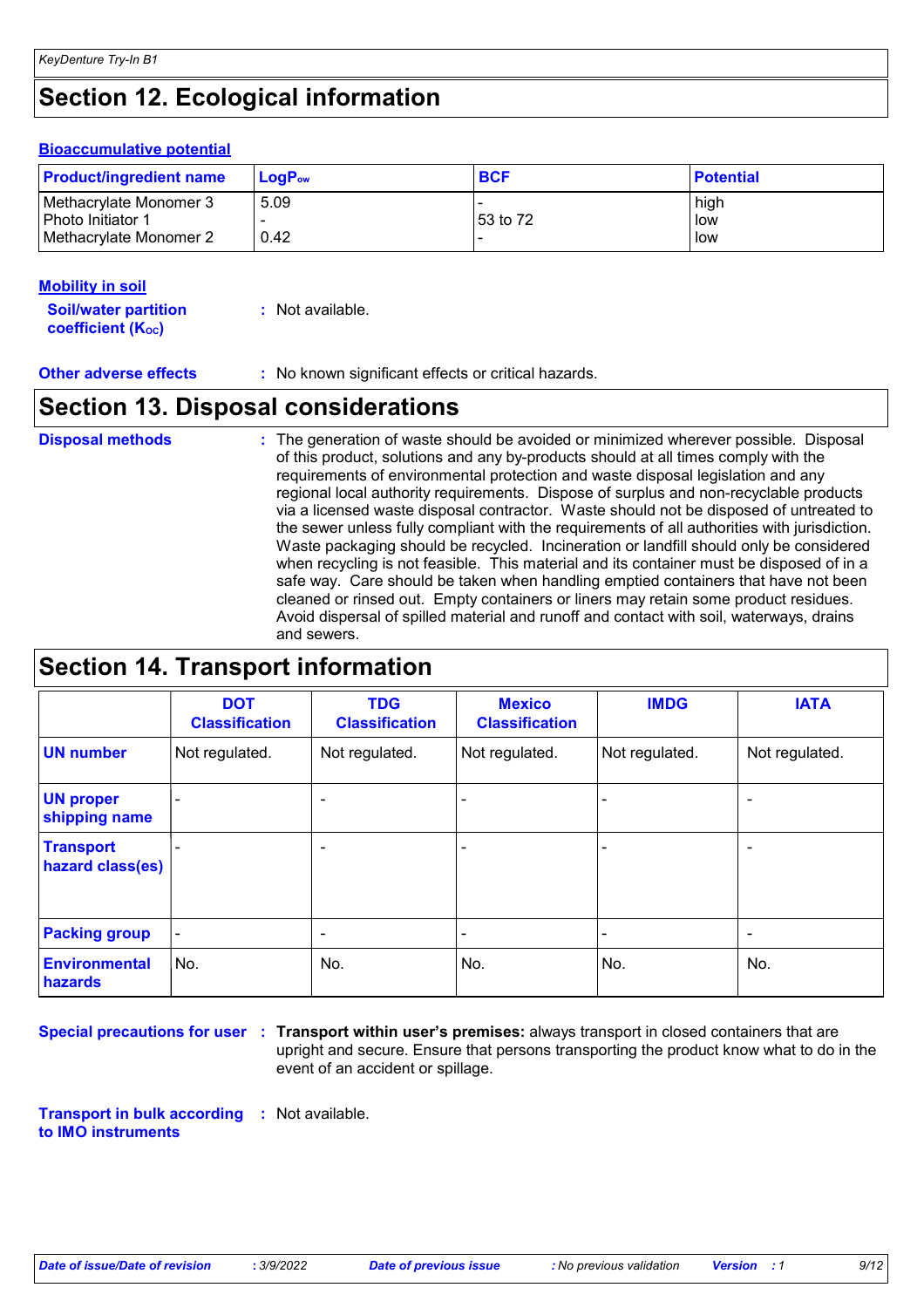# **Section 15. Regulatory information**

| <b>U.S. Federal regulations</b>                                                   | : TSCA 8(a) PAIR: Acrylate Monomer 1 Colorant 6<br>TSCA 8(a) CDR Exempt/Partial exemption: Not determined<br>Clean Water Act (CWA) 307: Colorant 5                                                                                                |
|-----------------------------------------------------------------------------------|---------------------------------------------------------------------------------------------------------------------------------------------------------------------------------------------------------------------------------------------------|
| <b>Clean Air Act Section 112</b><br>(b) Hazardous Air<br><b>Pollutants (HAPs)</b> | : Listed                                                                                                                                                                                                                                          |
| <b>Clean Air Act Section 602</b><br><b>Class I Substances</b>                     | : Not listed                                                                                                                                                                                                                                      |
| <b>Clean Air Act Section 602</b><br><b>Class II Substances</b>                    | : Not listed                                                                                                                                                                                                                                      |
| <b>DEA List I Chemicals</b><br>(Precursor Chemicals)                              | : Not listed                                                                                                                                                                                                                                      |
| <b>DEA List II Chemicals</b><br><b>(Essential Chemicals)</b>                      | : Not listed                                                                                                                                                                                                                                      |
| <b>SARA 302/304</b>                                                               |                                                                                                                                                                                                                                                   |
| <b>Composition/information on ingredients</b>                                     |                                                                                                                                                                                                                                                   |
| No products were found.                                                           |                                                                                                                                                                                                                                                   |
| <b>SARA 304 RQ</b>                                                                | : Not applicable.                                                                                                                                                                                                                                 |
| <b>SARA 311/312</b>                                                               |                                                                                                                                                                                                                                                   |
| <b>Classification</b>                                                             | : SKIN IRRITATION - Category 2<br>EYE IRRITATION - Category 2A<br>SKIN SENSITIZATION - Category 1<br><b>TOXIC TO REPRODUCTION - Category 2</b><br>SPECIFIC TARGET ORGAN TOXICITY (SINGLE EXPOSURE) (Respiratory tract<br>irritation) - Category 3 |

#### **Composition/information on ingredients**

| <b>Name</b>            | $\frac{9}{6}$ | <b>Classification</b>                            |  |
|------------------------|---------------|--------------------------------------------------|--|
| Methacrylate Monomer 1 | Proprietary   | SKIN SENSITIZATION - Category 1A                 |  |
| Methacrylate Monomer 3 | Proprietary   | SKIN IRRITATION - Category 2                     |  |
|                        |               | <b>EYE IRRITATION - Category 2A</b>              |  |
|                        |               | SPECIFIC TARGET ORGAN TOXICITY (SINGLE EXPOSURE) |  |
|                        |               | (Respiratory tract irritation) - Category 3      |  |
| l Photo Initiator 1    | Proprietary   | <b>COMBUSTIBLE DUSTS</b>                         |  |
|                        |               | TOXIC TO REPRODUCTION - Category 2               |  |
| Methacrylate Monomer 2 | Proprietary   | SKIN IRRITATION - Category 2                     |  |
|                        |               | <b>EYE IRRITATION - Category 2A</b>              |  |
|                        |               | SKIN SENSITIZATION - Category 1                  |  |

#### **SARA 313**

|                                           | <b>Product name</b>    | <b>CAS number</b> | $\frac{9}{6}$ |
|-------------------------------------------|------------------------|-------------------|---------------|
| <b>Form R - Reporting</b><br>requirements | Methacrylate Monomer 1 | Proprietary       | I≥25 - ≤50    |
| <b>Supplier notification</b>              | Methacrylate Monomer 1 | Proprietary       | I≥25 - ≤50    |

SARA 313 notifications must not be detached from the SDS and any copying and redistribution of the SDS shall include copying and redistribution of the notice attached to copies of the SDS subsequently redistributed.

| <b>State regulations</b>   |                                                                           |
|----------------------------|---------------------------------------------------------------------------|
| <b>Massachusetts</b>       | : None of the components are listed.                                      |
| <b>New York</b>            | : None of the components are listed.                                      |
| <b>New Jersey</b>          | : The following components are listed: Methacrylate Monomer 1; Colorant 3 |
| <b>Pennsylvania</b>        | : None of the components are listed.                                      |
| <b>California Prop. 65</b> |                                                                           |
|                            |                                                                           |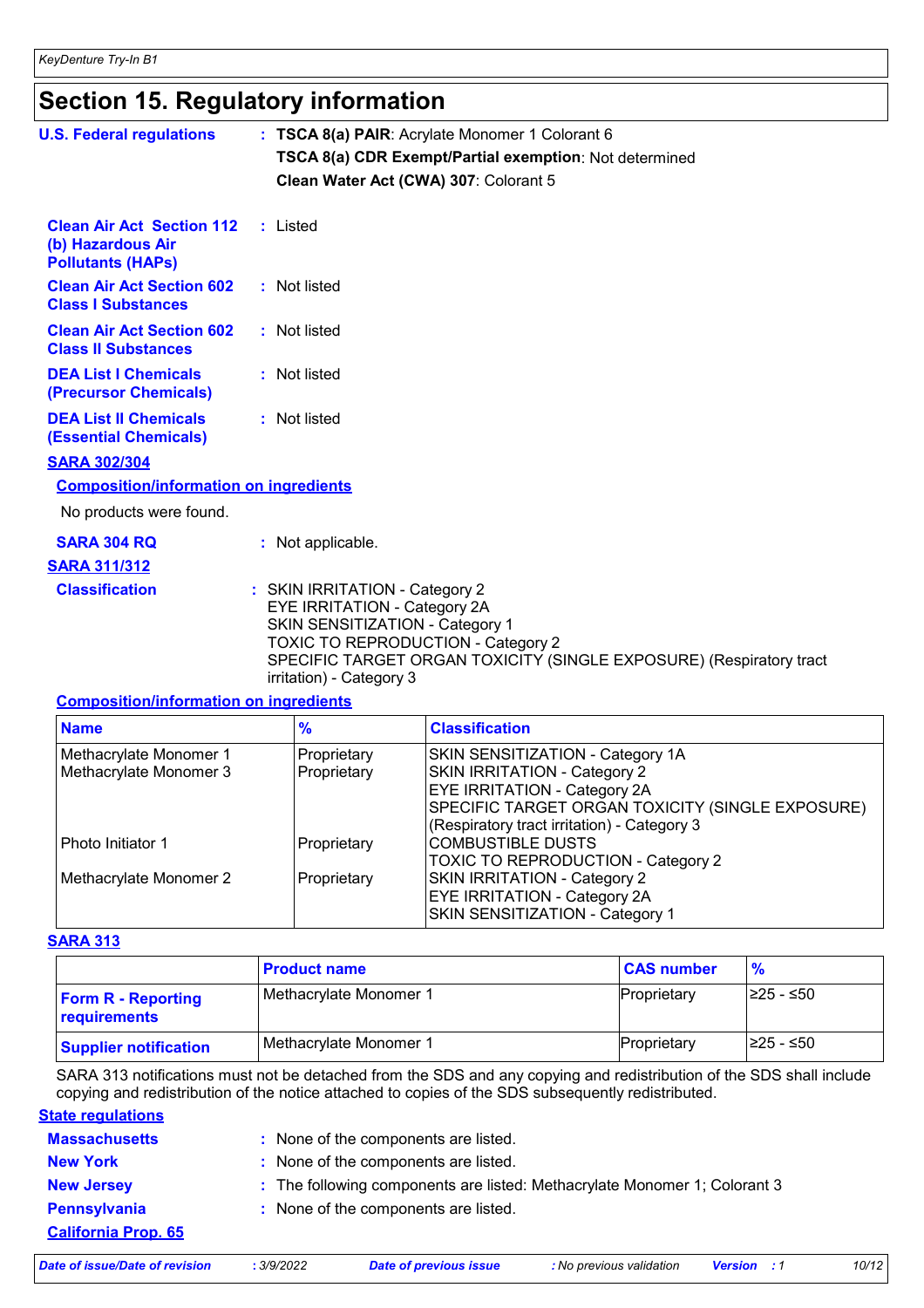## **Section 15. Regulatory information**

This product does not require a Safe Harbor warning under California Prop. 65.

#### **International regulations**

**Chemical Weapon Convention List Schedules I, II & III Chemicals** Not listed.

#### **Montreal Protocol**

Not listed.

#### **Stockholm Convention on Persistent Organic Pollutants**

Not listed.

**Rotterdam Convention on Prior Informed Consent (PIC)** Not listed.

**UNECE Aarhus Protocol on POPs and Heavy Metals** Not listed.

#### **Inventory list**

| <b>Australia</b>         | : Not determined.                                                                    |
|--------------------------|--------------------------------------------------------------------------------------|
| <b>Canada</b>            | : Not determined.                                                                    |
| China                    | : Not determined.                                                                    |
| <b>Europe</b>            | : Not determined.                                                                    |
| <b>Japan</b>             | : Japan inventory (CSCL): Not determined.<br>Japan inventory (ISHL): Not determined. |
| <b>New Zealand</b>       | : Not determined.                                                                    |
| <b>Philippines</b>       | : Not determined.                                                                    |
| <b>Republic of Korea</b> | : Not determined.                                                                    |
| <b>Taiwan</b>            | : Not determined.                                                                    |
| <b>Thailand</b>          | : Not determined.                                                                    |
| <b>Turkey</b>            | : Not determined.                                                                    |
| <b>United States</b>     | : Not determined.                                                                    |
| <b>Viet Nam</b>          | : Not determined.                                                                    |

### **Section 16. Other information**

#### **Hazardous Material Information System (U.S.A.)**



**Caution: HMIS® ratings are based on a 0-4 rating scale, with 0 representing minimal hazards or risks, and 4 representing significant hazards or risks. Although HMIS® ratings and the associated label are not required on SDSs or products leaving a facility under 29 CFR 1910.1200, the preparer may choose to provide them. HMIS® ratings are to be used with a fully implemented HMIS® program. HMIS® is a registered trademark and service mark of the American Coatings Association, Inc.**

**The customer is responsible for determining the PPE code for this material. For more information on HMIS® Personal Protective Equipment (PPE) codes, consult the HMIS® Implementation Manual.**

**National Fire Protection Association (U.S.A.)**